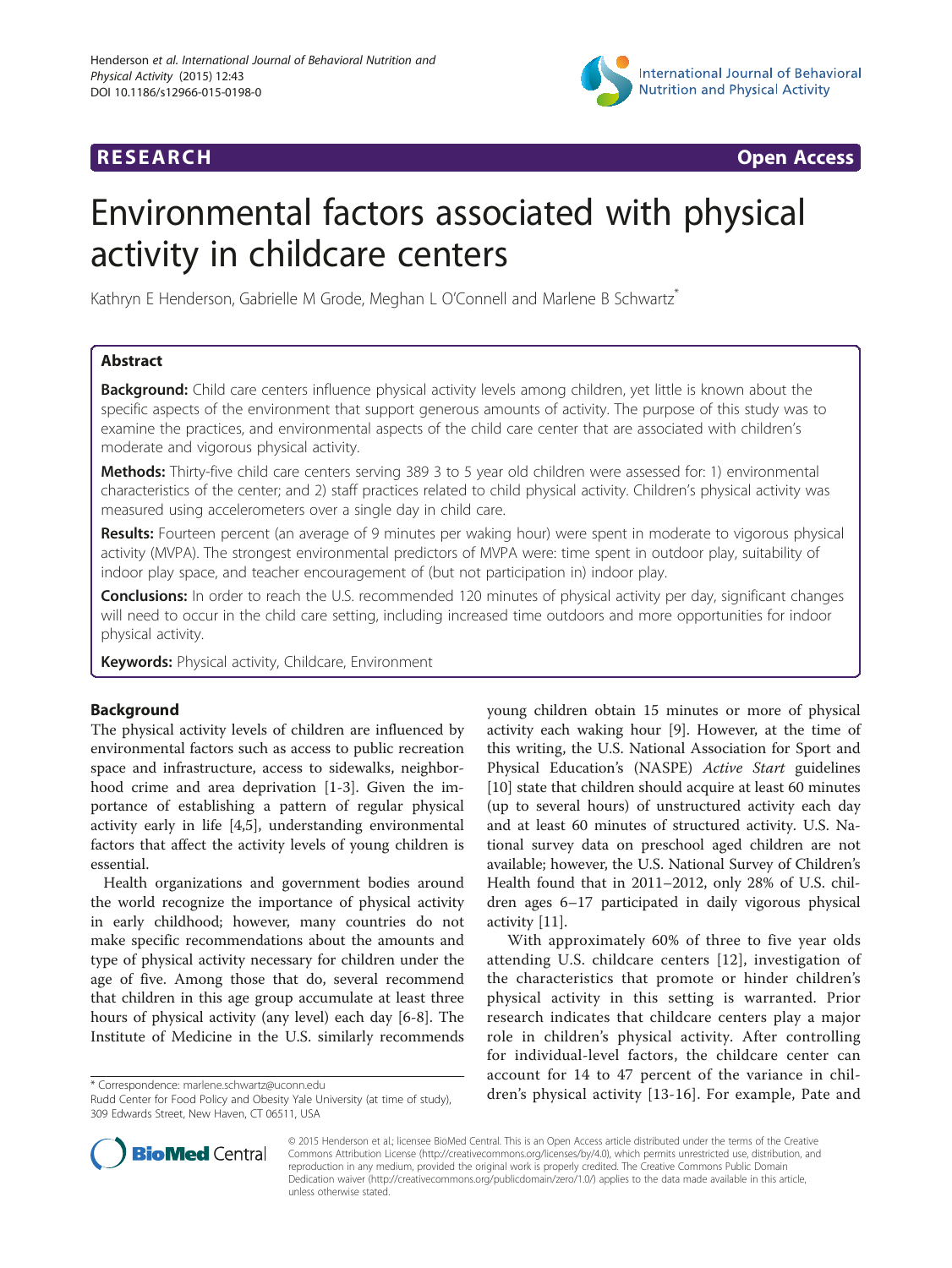colleagues found that when controlling for children's gender, age, race, ethnicity, BMI, and parent education, the preschool attended explained an additional 43.3% of the variance in moderate and vigorous activity [\[16](#page-7-0)]. Less is known about the specific aspects of the preschool environment that account for these differences [[5,17](#page-7-0)]. In a review of the child care environment and children's physical activity, Bower, et al. [[17](#page-7-0)] identified factors that contributed to an environment supportive of physical activity: active opportunities (the combination of time allowed for outdoor play, structured activity, etc.), presence of portable playground equipment and physical activity training and education for children, staff and/or parents. Unexpectedly, this study also found that electronic media use was associated with higher levels of physical activity, while research by Dowda, et al. [\[18](#page-7-0)] found the opposite: lower media use was associated with higher levels of activity. Dowda and colleagues [\[18\]](#page-7-0) also found that more portable equipment was associated with higher levels of activity, along with larger playgrounds. This body of research is small—more study is needed to identify features of the child care setting that promote physical activity in order to capitalize on childcare centers' unique capacity to promote adequate engagement in physical activity among children.

The purpose of this study was to examine the practices and physical aspects of the childcare center environment that are associated with increased levels of children's moderate and vigorous physical activity and compare children's rates of physical activity to U.S. national recommendations. This research differs from previous studies, as it includes a large sample of centers and focuses on children from low-income, ethnically diverse populations. In this study, the childcare environment was audited, and children from 35 childcare centers wore accelerometers to objectively measure their activity levels throughout an entire preschool day. Findings from this study may inform state and federal policies, as well as policies of childcare accrediting agencies, that are designed both to improve children's health and to enhance the overall quality of childcare centers.

# Methods

# Sample

This study was part of a larger project designed to document policies and practices in child care centers that participated in the U.S. Child and Adult Care Food Program (CACFP) and that served preschool-aged children (though not necessarily exclusively). Thus, some study criteria were dictated by the larger project goals. The CACFP supports food service in US-based non-profit child care centers, outside-school-hours care centers, Head Start programs, and for-profit early child education centers that enroll at least 25% of children from lowincome families.

A pool of 221 licensed full and partial-day Connecticut childcare centers were identified that met the following inclusion criteria: 1) served at least 13 3–5 year olds; 2) participated in the Child and Adult Care Food Program; and 3) were not in-home facilities. From this pool, 40 centers were selected in a random stratified sample to ensure adequate representation of low-income communities. Three to five year old children attending these childcare centers were individually enrolled in the study; infants, toddlers and school-aged children enrolled in the centers were not included in the study.

# Procedure

All methods were approved by the Yale University Institutional Review Board. Children were enrolled in the study via parental consent.

#### Environmental audit

Two domains of the physical activity environment were assessed through an environmental audit: 1) physical characteristics, which included items such as the size of the outdoor play space and the suitability of the indoor play space for a variety of activities; and 2) practices, which included items such as staff participation in outdoor play and staff provision of structured activities. Data on the physical activity environment were collected primarily through direct observation. The development of the audit is described in Henderson et al. [[19](#page-7-0)] and the observation tools are included in the appendix. Researchers received several hours of training and practice using the audit. Multiple researchers were present at each site visit, and each researcher provided a rating on all audit items. Disagreements among researchers were resolved following the end of each visit.

Child-level variables were assessed through direct observation (i.e. gender), on-site measurement (i.e. height), and through information collected from parent consent forms (i.e. date of birth). Other variables, such as median household income of the census block where centers were located, were collected from online sources.

A number of variables were collected as part of the audit, but not included in analyses due to limited variability across sites. These included physical activity training for teachers, outdoor temperature, restriction of physical activity for punishment, teaching of physical education lessons, presence of video system/VCR/television, and quality of outdoor running space.

#### Accelerometry

Actigraph GT1M accelerometers were used to assess children's physical activity. Accelerometers are the most popular objective measurement device [\[20](#page-7-0)] and have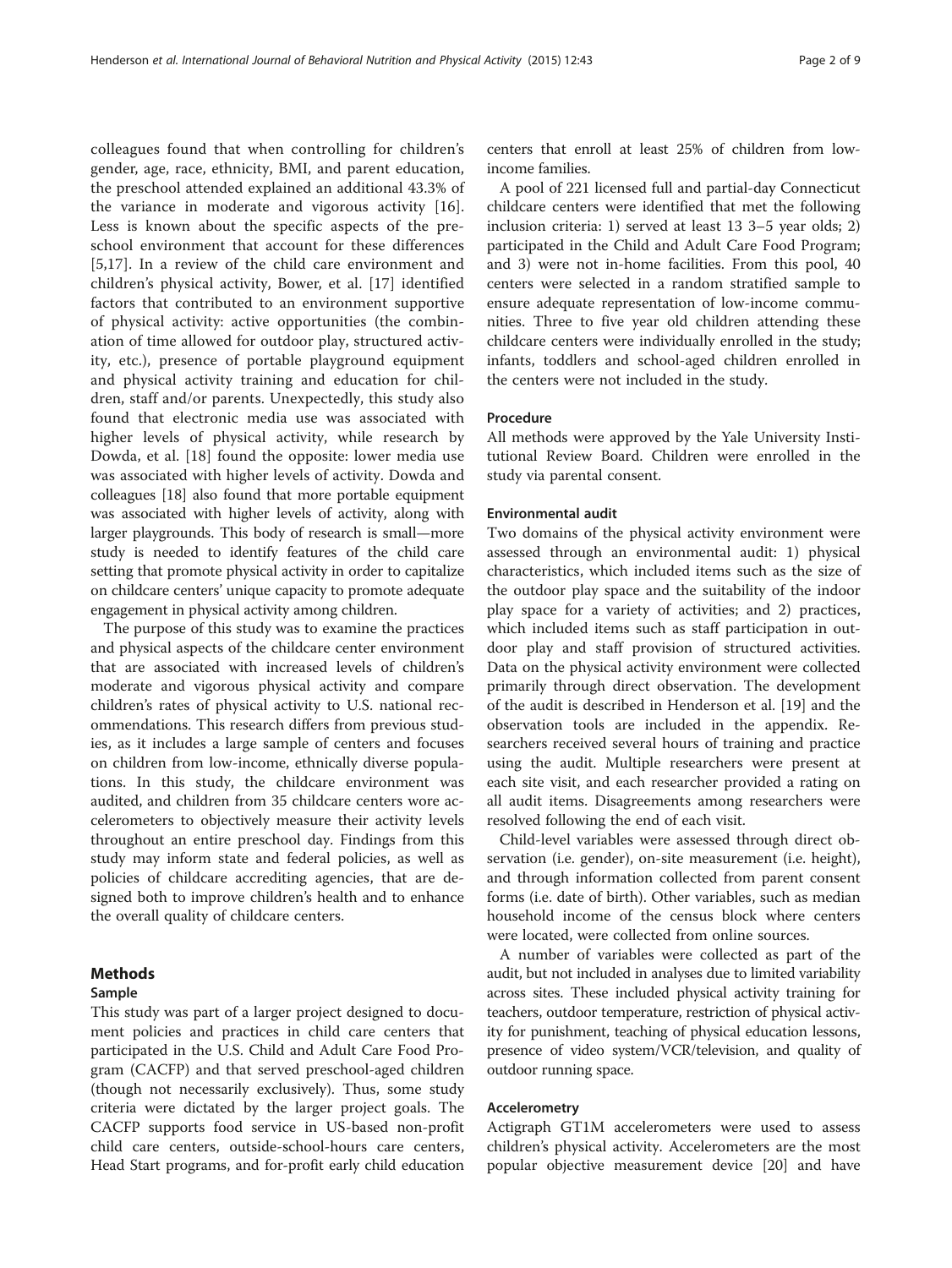been validated for use with the preschool population [[21-23](#page-7-0)]. The Actigraph GT1M is small (1.5in x 1.44in x 0.70in), lightweight (27 grams) and unobtrusive to wear.

Research assistants received a two hour training on the use of accelerometers (how they should be fastened, etc.) and how to use the observation tool. The protocol was piloted in one center before beginning data collection and minor revisions were made. Two research assistants visited each preschool to conduct the environmental audit and the accelerometer portion of the study. They arrived at the beginning of the day, placed an elastic belt with an accelerometer on the child, which was worn over the right hip, and recorded the start and end of each child's individual wear time. The research assistant was present for the full day to ensure that accelerometers were worn correctly, to record the length of various class activities, and to audit the environment. At the end of the day the research assistants compared and discussed the environmental assessments and resolved any discrepancies. The observations lasted an average of  $5.13$  hours ( $\pm 1.52$  hours). In data cleaning, the portion of accelerometer data corresponding to each center's naptime was removed in order to focus analyses on waking hours. Therefore, on average, accelerometers were worn for 3.33 hours (±0.7 hours). Accelerometers were numbered and linked to each child by name. The data were downloaded daily to a computer.

Accelerometers were programmed to collect physical activity data in five second sampling intervals in order to capture young children's short bursts of movement [[24,25\]](#page-7-0). Cut-points for activity levels derived by Evenson and colleagues were applied to the accelerometer data [[26\]](#page-7-0). Evenson's cut-points were tested with 5–8 year olds and fall in the middle of those used in three other calibration studies conducted with 3–16 year olds [[27-29](#page-7-0)].

Each interval was categorized as sedentary  $(≤8 \text{ counts})$ per 5-sec interval), light (9–191 counts per 5-second interval), moderate (192–334 counts per 5-second interval) or vigorous (335–1400 counts per 5-second interval). Counts beyond 1400 per 5-sec interval were considered outliers and were excluded. Sixty minutes (720 5-second intervals) of consecutive zeros were considered non-wear time.

## Body mass index

Children's height was measured to the nearest 0.25 inch using Seca 214 portable stadiometers. Their weight was measured to the nearest 0.1 lb with Seca Clara 803 digital scales. BMI percentile was calculated using the Centers for Disease Control and Prevention (CDC) Children's BMI Tool for Schools [[30\]](#page-7-0). Using CDC's criteria for categorizing weight status, children between the 85<sup>th</sup> and 94<sup>th</sup> percentile were considered overweight, while children in the  $95<sup>th</sup>$  percentile and above were considered obese.

#### Statistical analyses

Accelerometer data were processed with MeterPlus software [\[31](#page-7-0)] and analyzed using SPSS [\[32](#page-7-0)]. The dependent variable was the proportion of counts spent in moderate and vigorous activity (MVPA) compared to total wear time. The majority of the environmental predictor variables (center-level) were categorical (i.e. yes/no). However, several variables were originally continuous and subsequently categorized in analysis, such as fixed equipment. The decision on how to categorize these variables primarily came from a previous study conducted by Dowda and colleagues [[18](#page-7-0)], in which variables were split by quartiles or the median. Duration of outdoor play was categorized according to whether the center provided 60 minutes or more of outdoor play, which follows Dowda's scheme and is also a commonly used benchmark for adequate amounts of physical activity [\[33\]](#page-7-0).

Linear mixed models were used in order to account for children nested in classrooms and to simultaneously study child-level and center-level predictors. For each model, the preschool site was entered as a random effect; all other variables were entered as fixed effects. The method of estimation was restricted maximum likelihood. The significance of independent variables was tested, controlling for significant demographic factors, which included gender, age, and BMI percentile.

## Results

Thirty-five centers out of the original 40 were included in analyses. Two centers declined to participate in the study, and three centers were excluded because either a site visit could not be scheduled during the study period or normally scheduled physical activity sessions did not occur during the site visit. For a few of the site-level variables, one site was missing data; for these analyses, the overall N is reduced by 1 and, at the child level, by the number of children within said site. Further, we were able to observe indoor play at only 24 sites, so those analyses have reduced overall N as well. Sample sizes for each analysis are noted in Table [1,](#page-3-0) where results are reported. One-half were Head Start sites, and 57% were accredited by the National Association for the Education of Young Children. Twenty-seven percent of the centers were half day programs and 73% of the centers were full day.

A total of 447 children participated in the study, representing participation of over 90% of eligible children at each center. Non-participation was due largely to parents or guardians not returning the required paperwork in time for the study. Fifty-eight children were excluded from analyses due to missing data. Missing data were most commonly due to children who removed the accelerometers prior to the end of the observation period or damaged them during wear, or the (unexplained) malfunctioning of accelerometers simply resulting in failure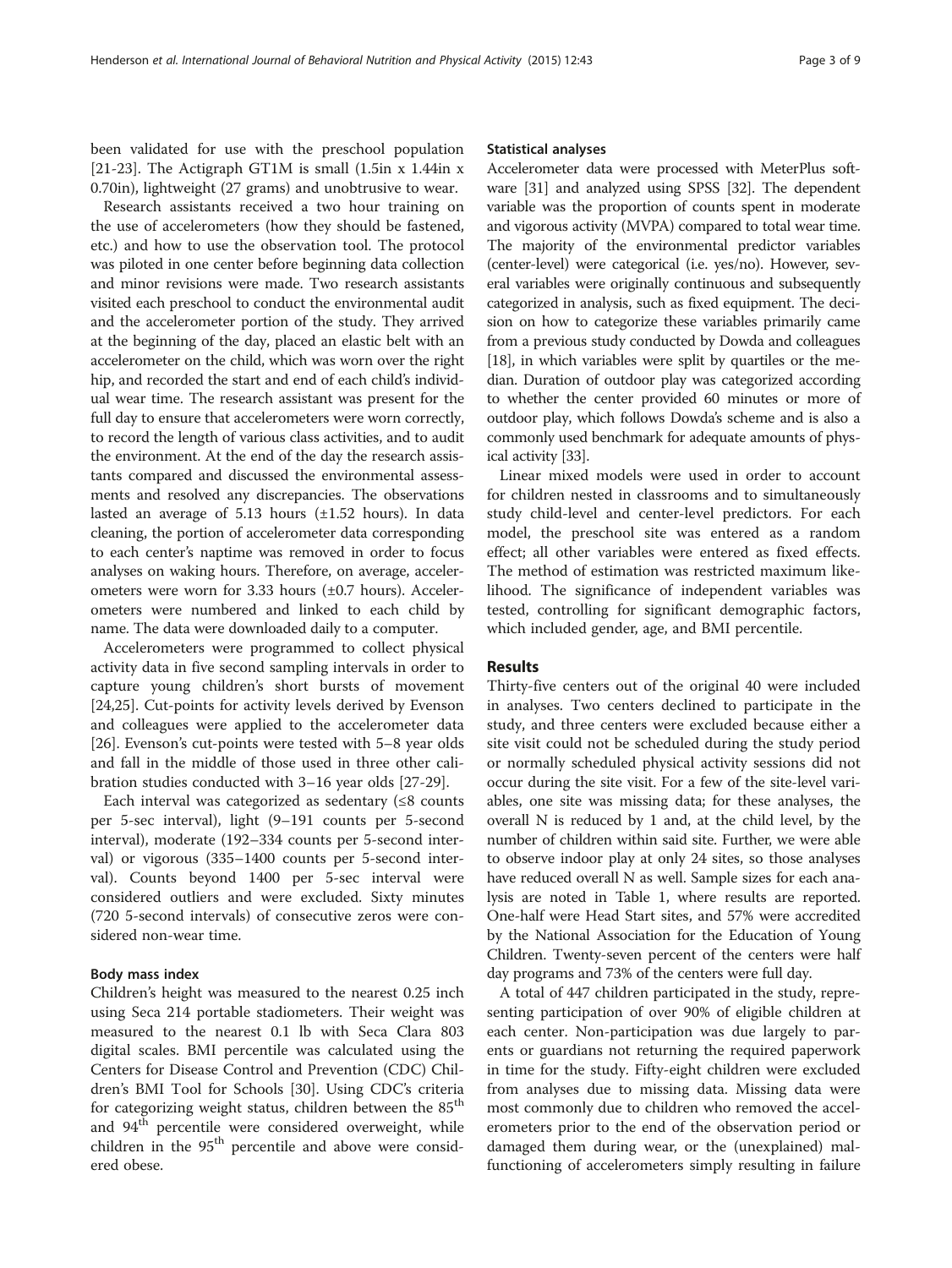| <b>Predictor Variable</b>                                     | Description              | N                            | Adjusted Mean Percent of MVPA (SE) |
|---------------------------------------------------------------|--------------------------|------------------------------|------------------------------------|
| Physical Characteristics                                      |                          |                              |                                    |
| Suitability of indoor playspace                               | Quiet play               | 6                            | $12.0(0.9)*$                       |
|                                                               | Limited movement         | 23                           | 13.6(0.5)                          |
|                                                               | All activities           | 5                            | 14.9(1.0)                          |
|                                                               | (referent category)      |                              |                                    |
| Posters, books, pictures of PA in class                       | Yes                      | 18                           | 14.8 $(0.7)^+$                     |
|                                                               | No                       | 17                           | 13.0(0.7)                          |
| Classroom area (upper quartile split)                         | $<$ 1248 $ft2$           | 26                           | 13.5(0.6)                          |
|                                                               | $≥$ 1248 ft <sup>2</sup> | 8                            | 15.0 (1.0)                         |
| Playground area (upper quartile split)                        | $<$ 5436 ft <sup>2</sup> | 25                           | 13.7(0.6)                          |
|                                                               | $≥$ 5436 ft <sup>2</sup> | 10 <sup>°</sup>              | 14.3(0.9)                          |
| Fixed equipment (median split)                                | $<10$                    | 15                           | 13.3(0.7)                          |
|                                                               | $\geq 10$                | 19                           | 14.5(0.7)                          |
| Portable equipment (median split)                             | $<$ 21                   | 16                           | 14.5(0.7)                          |
|                                                               | $\geq$ 21                | 18                           | 13.5(0.7)                          |
| Sedentary equipment (median split)                            | $< 9$                    | 18                           | 14.4(0.7)                          |
|                                                               | $\geq$ 9                 | 16                           | 13.5(0.7)                          |
| Drinking water available outdoors                             | Yes                      | 9                            | 14.7(0.6)                          |
|                                                               | No                       | 26                           | 13.6(1.0)                          |
| Practices                                                     |                          |                              |                                    |
| Duration of outdoor play                                      | <60 minutes              | 27                           | $13.4(0.5)$ *                      |
|                                                               | $\geq$ 60 minutes        | 8                            | 15.8 (1.0)                         |
| Num. of children on playground (median split)                 | $<$ 16                   | 16                           | 14.4(0.7)                          |
|                                                               | $\geq 16$                | 19                           | 13.4(0.7)                          |
| Teacher-led outdoor PA                                        | Yes                      | 22                           | 13.3(0.8)                          |
|                                                               | No                       | 13                           | 14.2(0.6)                          |
| Staff participation in indoor play                            | Yes                      | 17                           | $13.3 (0.7)^*$                     |
|                                                               | No                       | 7                            | 16.2(1.1)                          |
| Staff participation in outdoor play                           | Yes                      | 15                           | 13.3(0.7)                          |
|                                                               | No                       | 20                           | 14.3(0.6)                          |
| Staff encouragement of PA in indoor play                      | Yes                      | 12                           | $15.3(0.8)$ *                      |
|                                                               | No                       | 12                           | 12.9 (0.8)                         |
| Staff encouragement of PA in outdoor play                     | Yes                      | 12                           | 13.5 (0.8)                         |
|                                                               | No                       | 23                           | 14.1(0.6)                          |
| Computer availability (to children) per observation day       | $\leq$ 15 minutes        | 22                           | 14.5(0.6)                          |
|                                                               | (including no            |                              |                                    |
|                                                               | computer)                |                              |                                    |
|                                                               | >15 minutes              | 13                           | 12.9(0.8)                          |
| PA curriculum                                                 | Yes                      | 13                           | 13.3(0.8)                          |
|                                                               | No                       | 22                           | 14.2(0.6)                          |
| Other                                                         |                          |                              |                                    |
| Median household income of preschool block group <sup>1</sup> | Continuous (dollars)     | Coeff = $.003651$ (.001515)* |                                    |
| NAEYC <sup>2</sup>                                            | Yes                      | 20                           | 13.8(0.6)                          |
|                                                               |                          |                              |                                    |

# <span id="page-3-0"></span>Table 1 Adjusted mean percent of moderate and vigorous physical activity (as a function of total accelerometer wear time) by center-level predictor variables in linear mixed models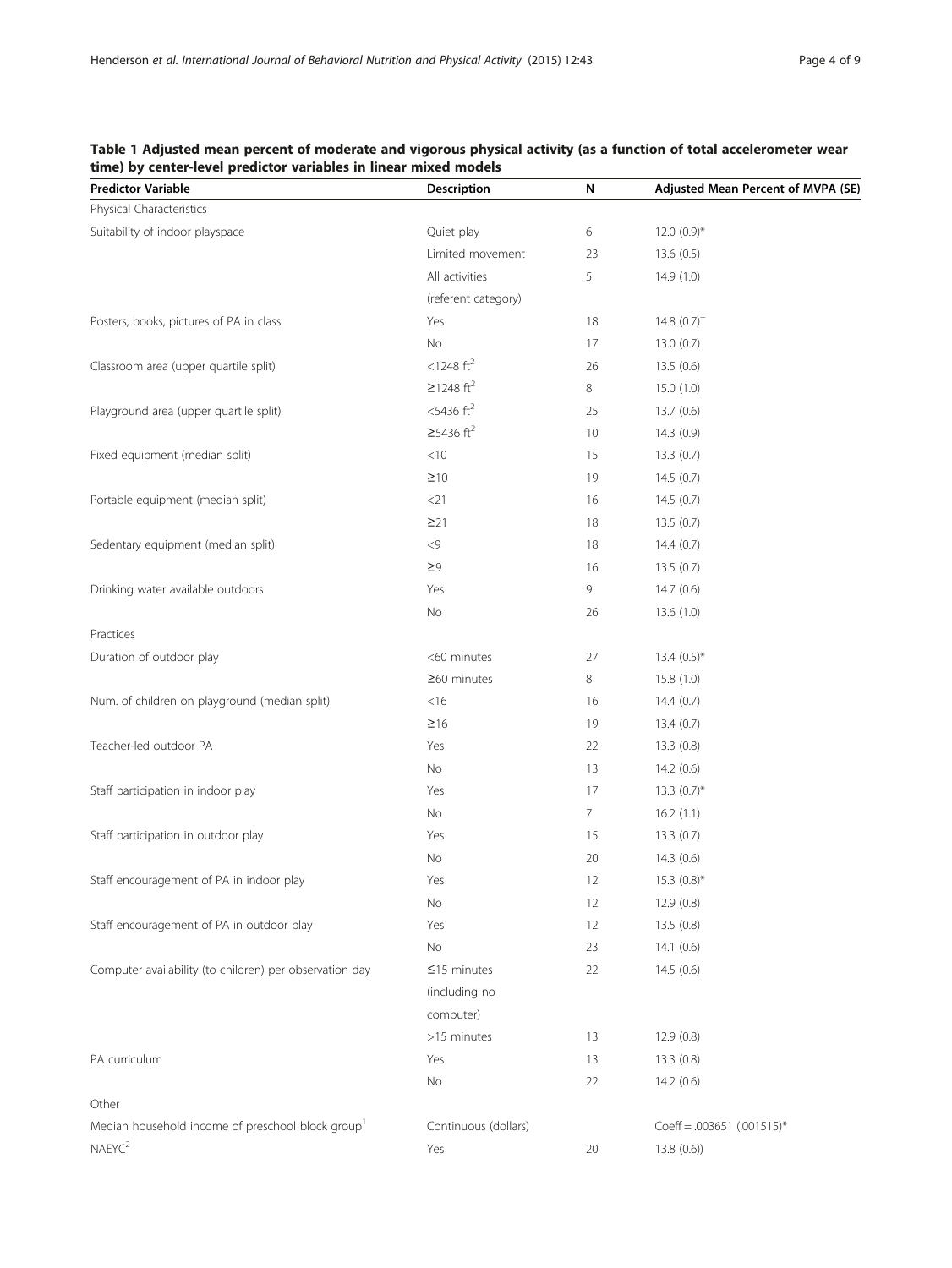|                         | No. | 15 | 14.0(0.8) |  |  |  |
|-------------------------|-----|----|-----------|--|--|--|
| Head Start <sup>2</sup> | Yes | 18 | 13.4(0.7) |  |  |  |
|                         | No  | 17 | 14.4(0.7) |  |  |  |

Table 1 Adjusted mean percent of moderate and vigorous physical activity (as a function of total accelerometer wear time) by center-level predictor variables in linear mixed models (Continued)

Estimated marginal means, controlling for gender, age, and BMI percentile. Variables collected during on-site observation unless otherwise noted.<br><sup>1</sup> U.S. Census Bureau.

<sup>2</sup> Interview.  $*$  p < 0.05.

 $\frac{1}{2}$  borderline significant (p = 0.064).

to record data throughout the wear period. Additionally, we were missing demographic data for 15 children, thus, those children were excluded from analyses. Of the 389 available for analyses, 50% of children were male, 50% were Hispanic, 49% were white, 34% were black, and their mean age in months was  $56.4$  ( $\pm$ 7.9) (4.7 years). The mean BMI percentile was  $60.2$  ( $\pm 31.5$ ); 31% of children were overweight or obese.

Childcare centers, on average, allotted  $23.0\%$  ( $\pm 10.6$ ) of their schedule to indoor or outdoor physical activities; 20.6% (±9.6) to free play activities in which children choose classroom activities in which to participate; 28.9% (±11.3%) to sedentary activities, such as meal time, circle/story time, or structured lessons; and 27.6% (±17.8%) to naptime. Excluding the nap period, children spent an average of 14% of observed time in MVPA (see Figure 1). This translates to nine minutes per hour of MVPA during non-nap time. Across the average day of observation, children accrued 27 minutes of MVPA.

The results of the linear mixed models for the childlevel characteristics (considered control variables in subsequent models) indicate that male children engaged in significantly more MVPA than female children (15.1% of time in MVPA vs. 12.7%,  $p < .001$ ). Further, older preschoolers were significantly more active,  $p < .001$ ) as were heavier preschoolers (defined by BMI percentile,  $p < .01$ ).

Table [1](#page-3-0) shows the results of linear mixed model analyses for center- level characteristics, controlling for the child-level characteristics of BMI percentile, gender and age (these findings are reported above). Given the categorical nature of the predictors, adjusted means and



their accompanying standard errors are presented. Model coefficients for the non-referent group category may be derived as the difference between estimated marginal means. Several significant center characteristics emerged as important predictors of physical activity. Children had significantly higher levels of MVPA in centers where outdoor play was 60 minutes or longer; indoor classroom space was suitable for all types of activities; staff encouraged children to increase their physical activity during indoor play; and the neighborhood in which the preschool was located had a higher median household income. There was also a positive trend for the presence of posters, books, and pictures featuring physical activity. Centers in which staff participated in indoor play had lower levels of MVPA.

#### **Discussion**

The purpose of this study was to determine the factors associated with higher levels of MVPA among a large sample of ethnically diverse, low-income, U.S. preschoolers. This study extends previous research which showed that preschools account for a significant amount of the variance in children's physical activity [[13-16](#page-7-0)] and also builds upon more recent work which explores the specific characteristics of childcare centers that are related to increased levels of physical activity [[17,18\]](#page-7-0).

Only 14% of observed time was spent in MVPA, which is consistent with prior research [[16](#page-7-0),[17](#page-7-0)]. This represents an average of 9 minutes per hour, or 27 minutes over the course of the preschool day. Because data were collected in the spring and early summer months and because site visits were purposely scheduled on nonrainy days in order to observe outdoor play, this amount of physical activity is likely an optimistic accounting of MVPA. During other times of the year, the amount of MVPA in which children engage is likely to be lower [[34\]](#page-7-0). It also unlikely that children in full-day childcare are obtaining more MVPA after school [\[35,36](#page-7-0)], as this time is likely to be spent at home during dinner and bedtime. Therefore, it is unlikely that preschool children are obtaining the amounts of daily activity recommended by NASPE in the U.S. nor those recommended by health organizations abroad [\[6](#page-7-0)-[8,10\]](#page-7-0). For this reason,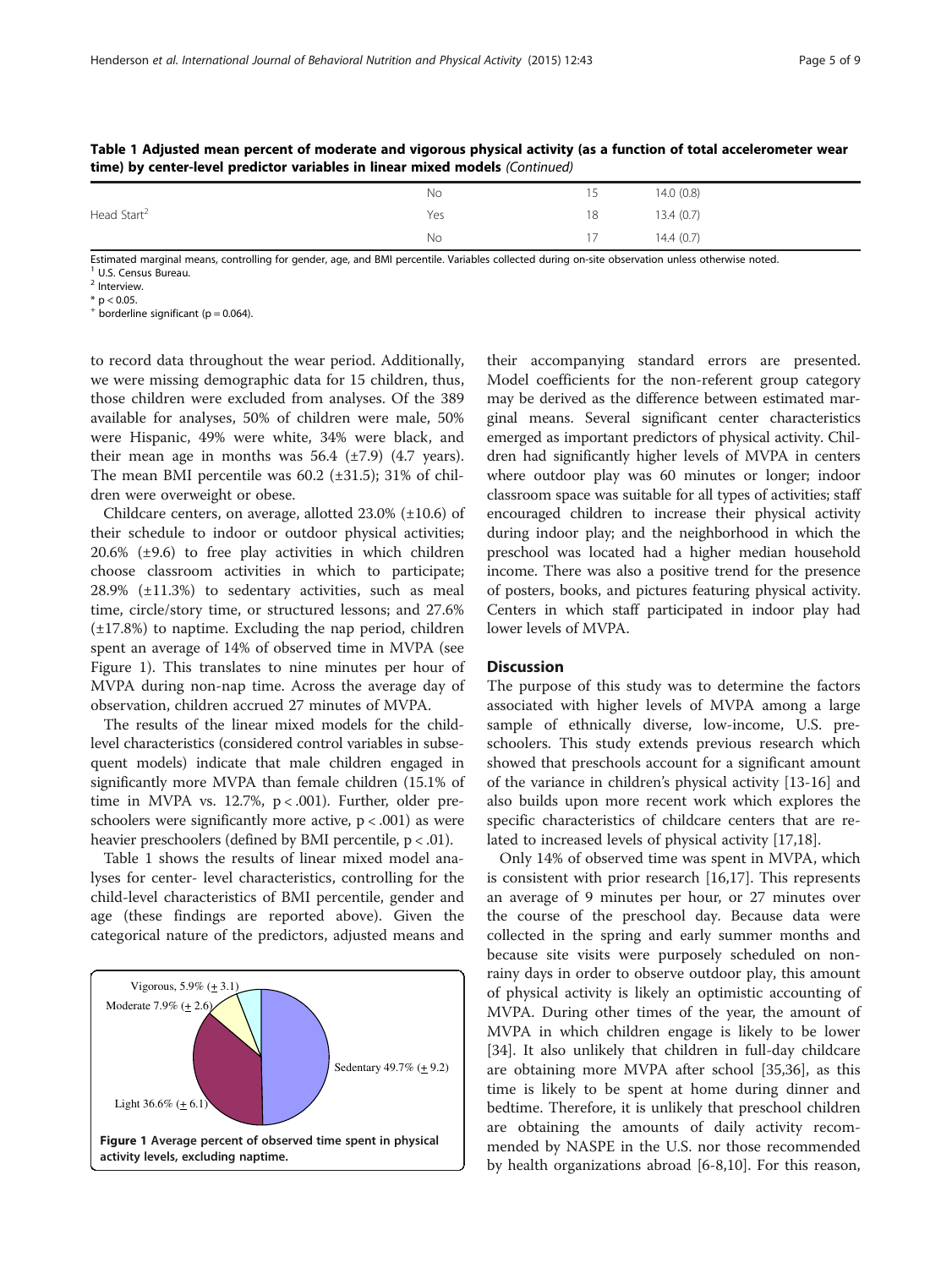it is recommended that childcare centers attempt to increase opportunities for MVPA during the day.

Consistent with previous research, our study found that males were significantly more active than females [[4,13-16,37,38](#page-7-0)]. Age (older) and BMI (heavier) were also significant predictors of increased MVPA. The BMI finding was surprising, because others have found no association between BMI and physical activity in preschoolers [[13,14,16,38,39\]](#page-7-0).

Also consistent with other studies, the duration of outdoor play had a significant positive association with children's MVPA [\[4,17,38-40](#page-7-0)]. In fact, some researchers posit that because of this strong association, subjective reporting of time spent in outdoor play can even be used as a proxy measure for actual physical activity [[41](#page-7-0)]. Considering the lack of physical activity regulations specific to child-care centers, mandating explicit amounts of physical activity could have a considerable impact on children's activity levels. Indeed, the New York City Health department has a policy that all full day programs must provide 60 minutes of physical activity per day [[42\]](#page-7-0), and three U.S. states, Alaska, Delaware, and Massachusetts, have physical activity policies that specify a daily number physical activity minutes [\[43](#page-7-0)]. However, while cross sectional studies strongly suggest that children who spend more time playing outdoors are more physically active than those who spend less time outdoors, experimental studies are needed to confirm that increasing outdoor play time is an effective strategy to increase physical activity in child care. Only one randomized controlled trial to date has tested this strategy. No significant differences in time spent in MVPA during the entire day or the child care day were found between children assigned to usual amounts of outdoor play and those assigned two additional 30 minute periods of outdoor play during the child care day [[44](#page-7-0)]. Further research is needed.

A literature review of seven accelerometer-based studies that took place in the U.S. (four studies), Scotland (two studies) and Belgium (one study), included 63 different centers and about 1,000 children, found that no centers provided 60 minutes of MVPA [\[45\]](#page-8-0). Increasing physical activity opportunities in child-care centers would not cause a financial strain. The challenge for centers would be in scheduling additional physical activities while maintaining the integrity of school readiness activities [\[46](#page-8-0)]. In scheduling more active play, centers should consider offering shorter and more frequent opportunities for active play, as opposed to one long play period, as young children will not be able to maintain moderate/vigorous activity for extended bouts [[47\]](#page-8-0).

Given the potential importance of outdoor play in promoting MVPA, an emphasis should be placed on ensuring that children are adequately prepared to be

outdoors, which includes proper sun protection and appropriate outerwear and shoes. Childcare centers may skip outdoor play for the entire day if a single child is not dressed appropriately [\[48,49\]](#page-8-0). Centers will have to work with parents to ensure that they dress their children appropriately and may also consider creating a communal box of clothing and sun protection items. In the context of limited resources, putting funding toward this endeavor would be worthwhile.

Several aspects of the indoor environment were associated with MVPA, which indicates that the indoor area should not be overlooked as an important site for physical activity. The suitability of the classroom for all activities, staff encouragements to increase physical activity during indoor play, and the presence of physical activity books, posters, and pictures were all associated with higher levels of MVPA. The presence of physical activity materials may be indicative of a center culture that promotes activity. All three of these factors represent no- or low-cost improvements that can be easily implemented in child-care centers. For example, furniture can be moved to allow for a small movement corner. These factors, however, have not been assessed extensively, and therefore it is not yet known if they are reliably associated with MVPA. Future research should include exploration of these aspects of the indoor environment, especially in light of the low costs associated with altering them.

Unlike staff encouragement of physical activity indoors, encouragement outdoors was not a significant predictor of MVPA, which could indicate that children do not need prompting to be active when outdoors. In contrast, a small pilot study with five preschool children showed that teacher-encouraged activities increased MVPA during outdoor play [[50\]](#page-8-0). More research is needed to further assess the impact of staff encouragement on children's physical activity levels.

The final variable significantly and positively associated with MVPA was the median household income of the neighborhood (defined as census block group) in which the center was located. All of the participating childcare centers were located in low income communities. Even within this restricted sample, the higher income neighborhoods were linked to higher MVPA. This finding may be related to issues of neighborhood safety and quality, which could impact centers' operations in a variety of ways. In a literature review of environmental attributes that influence children's physical activity, Davison and colleagues reported that objective measures of crime rates and area deprivation were significantly, negatively associated with children's physical activity [\[3](#page-7-0)]. Childcare centers located in lower income neighborhoods may need to utilize their indoor play spaces more extensively and secure safe outdoor spaces for play. It is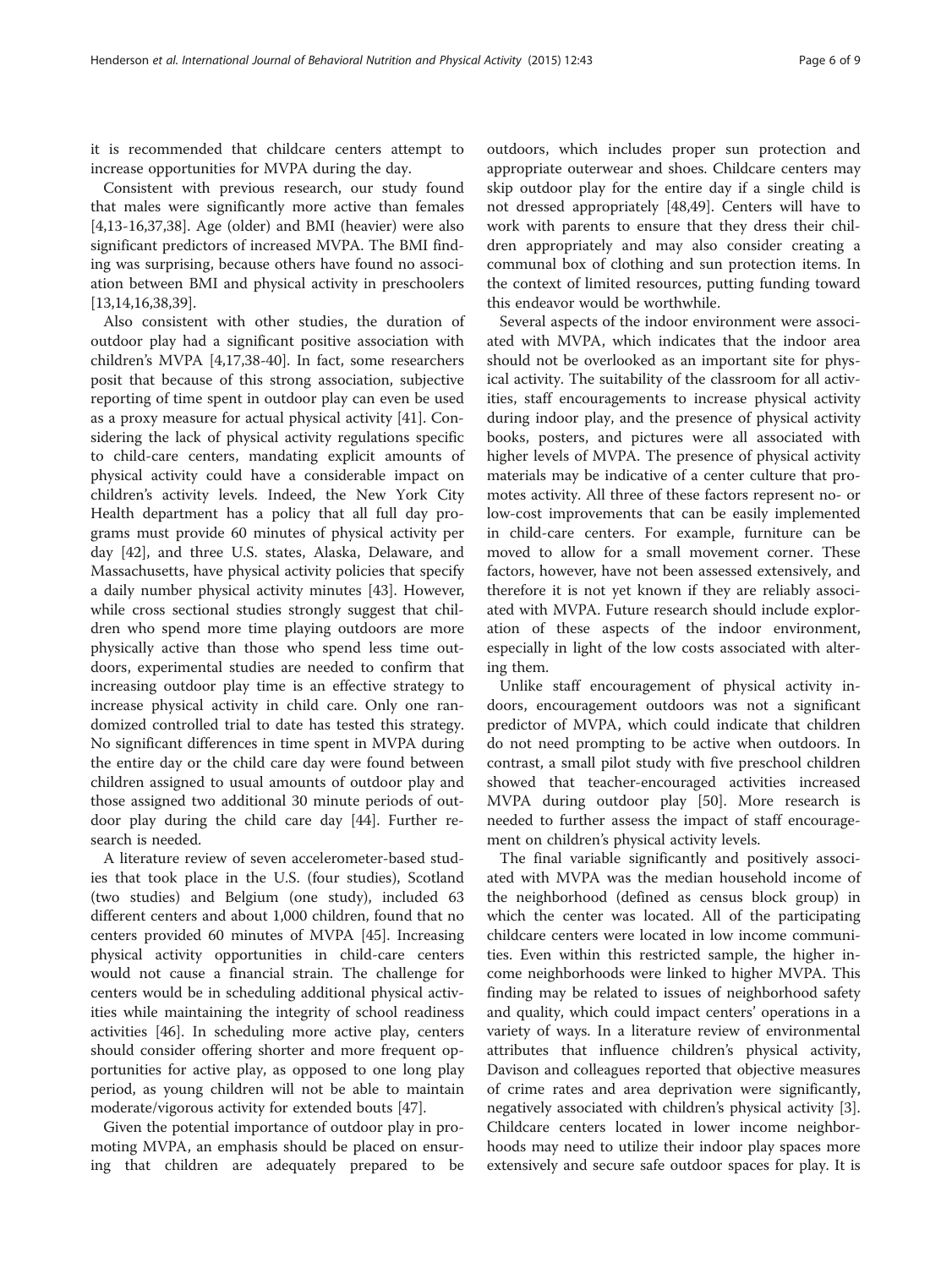important to note that this finding in our sample is correlational – thus, greater MVPA in higher-income neighborhoods may be produced by an unmeasured variable.

One environmental factor, staff participation in indoor play, was significantly and negatively associated with MVPA. This finding was surprising and warrants additional exploration. Observational learning via modeling is considered an important element in learning and health theories [\[51](#page-8-0)]. Based on this premise, it was expected that if teachers also participate in physical activity, children's activity levels would increase. In conversations with childcare teachers, they mentioned that a major barrier to children's physical activity was teachers who do not participate in physical activities with the children. A possible explanation for this finding is that in indoor environments, which are limited in space, adults decrease the activity level by reducing space available to children, whereas outdoors, space is generally adequate to accommodate full movement of all children and adults. An alternative explanation may be that there are more safety concerns indoors to which adults respond when they participate in the activity, which might lower activity levels. Finally, teachers may tend to initiate their own participation more when children are less active – that is, increased teacher participation is an effect rather than a cause of lower MVPA in children. Further research is need to explore this association.

Conversely, staff participation in outdoor play was not significantly associated, positively or negatively, with children's MVPA. Structured physical activity, in which teachers led activities indoors or outdoors, was also not significantly associated with increased MVPA. Intervention studies that have assessed the impact of increased structured physical activity on total daily physical activity have had mixed results [[52](#page-8-0)]. Additionally, increased teacher-led physical activity may compromise the amount of time children are able to engage in self-directed play, which is important for child development [[52](#page-8-0)].

Many of the environmental factors measured did not have significant associations with MVPA in this sample, such as outdoor play area size, types of play equipment, electronic media, and physical activity policies. Some of these factors, like electronic media, have inconsistent results across studies [[38\]](#page-7-0), while others, such as types of play equipment [[17](#page-7-0),[18](#page-7-0),[53](#page-8-0)-[55\]](#page-8-0) and open space [\[56](#page-8-0)], have a small supportive evidence base. Discrepancies in findings between this study and other studies may be attributed to the different ways in which variables were measured and to the sample population, which, in our study, included primarily low-income childcare centers and ethnically diverse preschoolers. It is also important to acknowledge that this field is relatively new and that as researchers continue to analyze which preschool

environmental factors are associated with MVPA, evidence will build.

Limitations of this study include its cross-sectional design and the observation of physical activity on only one day, with an average of only about three hours per child. This study is also limited in the way that all studies relying on accelerometry are limited: currently there are no universally agreed upon cut-off points for physical activity levels among young children [[57](#page-8-0)]. Additional study is needed to determine the most appropriate cut-off points for this population. Bornstein, et al. [\[58\]](#page-8-0) recommend that a conversion system be used to allow comparison of results across studies where varying cut points were used, and have developed prediction equations to allow for direct comparison between studies employing different physical activity level cut-off points [\[59\]](#page-8-0). Further research should make use of this tool to compare data across studies. Finally, researchers were present and observing for the better part of the day. It is possible that this could have influenced child behavior, or more likely, child care center staff practices that may have influenced child physical activity levels.

# Conclusion

With guidance on structuring the environment to promote activity, childcare settings are optimally positioned to improve the health and well-being of young children by increasing their physical activity levels. Experimental research is needed to identify effective strategies to use in this setting. In the absence of these type of data, we recommend the following based on results of the current observational study:

- Full-day centers provide at least 60 minutes/partial day center provide at least 30 minutes of outdoor play, offered throughout the day
- Centers create space, even small areas, suitable for active play in their indoor environments
- Centers include positive messages about physical activity in their classrooms and communal areas
- Centers train teachers to verbally encourage safe physical activity, particularly indoors

These recommendations, some of which have also been suggested by other researchers [\[60](#page-8-0)], represent strategies that are generally inexpensive and easy to implement. Childcare accrediting agencies, developmental experts, and public health advocates must work together to institute changes to the childcare environment that promote physical activity without compromising the integrity of other curriculum foci.

#### Competing interests

The authors declare that they have no competing interests.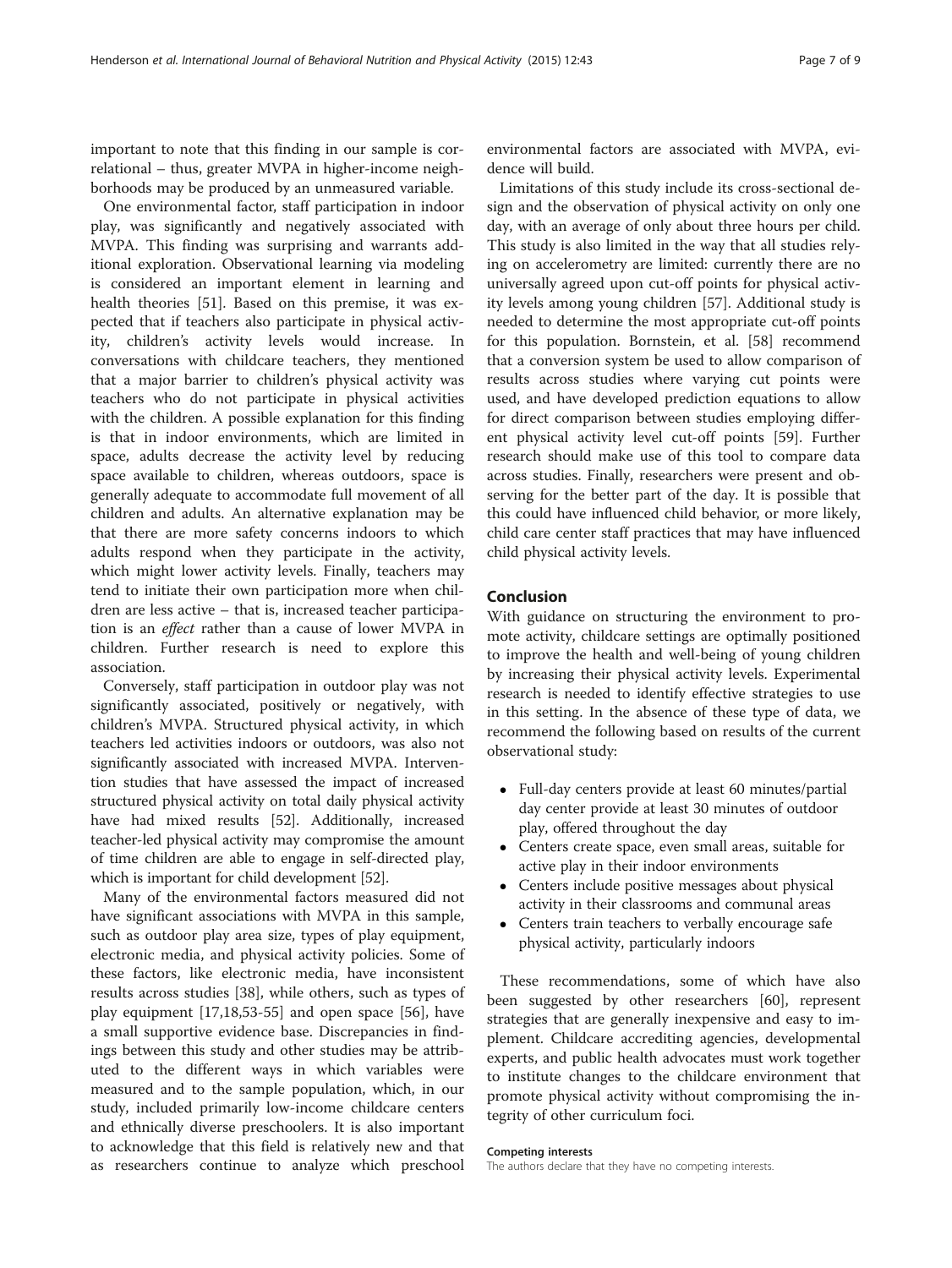#### <span id="page-7-0"></span>Authors' contributions

KH contributed to the design of the study, performed data analysis and helped draft the manuscript. GG contributed to study conception and design, data collection and analysis, and manuscript writing. MOC collected data and assisted with interpretation of results and manuscript writing. MS contributed to analysis and interpretation of data, as well as manuscript writing and editing. All authors read and approved the final manuscript.

#### Acknowledgements

The authors are grateful to the childcare center directors, staff and preschool children for participating in this research. This work was supported by a grant (ID# 64093) from the Robert Wood Johnson Foundation Active Living Research program and the Rudd Foundation.

#### Received: 20 June 2014 Accepted: 2 March 2015 Published online: 29 March 2015

#### References

- 1. Popkin BM, Duffey K, Gordon-Larsen P. Environmental influences on food choice, physical activity and energy balance. Physiol Behav. 2005;86:603–13.
- 2. Sallis JF, Prochaska JJ, Taylor WC. A review of correlates of physical activity of children and adolescents. Med Sci Sports Exerc. 2000;32:963–75.
- 3. Davison K, Lawson C. Do attributes in the physical environment influence children's physical activity? A review of the literature. Int J Behav Nutr Phys Act. 2006;3:19.
- 4. Tucker P. The physical activity levels of preschool-aged children: a systematic review. Early Child Res Q. 2008;23:547–58.
- 5. Ferreira I, van der Horst K, Wendel-Vos W, Kremers S, van Lenthe FJ, Brug J. Environmental correlates of physical activity in youth - a review and update. Obes Rev. 2007;8:129–54.
- 6. Department of Health and Aging: National Physical Activity Guidelines for Australians. Physical activity recommendations for 0–5 year olds. 2010, Canberra, Australia. [http://www.health.gov.au/internet/main/publishing.nsf/](http://www.health.gov.au/internet/main/publishing.nsf/content/health-pubhlth-strateg-phys-act-guidelines#npa05) [content/health-pubhlth-strateg-phys-act-guidelines#npa05](http://www.health.gov.au/internet/main/publishing.nsf/content/health-pubhlth-strateg-phys-act-guidelines#npa05)
- 7. Canadian Society for Exercise Physiology. Canadian Physical Activity Guidelines, Canadian Sedentary Behaviour Guidelines. 2012.
- 8. Chief Medical Officers of England, Department of Health Physical Activity Health Improvement and Protection. Start Active, Stay Active – A report on physical activity for health from the four home countries' Chief Medical Officers. London, England; 2011
- 9. Institute of Medicine. Early childhood obesity prevention policies. Washington, DC: National academies; 2011.
- 10. National Association for Sport and Physical Education. Active start: a statement of physical activity guidelines for children birth to five years. 2nd ed. 2009.
- 11. Data Resource Center for Child and Adolescent Health. Child and Adolescent Health Measurement Initiative: 2011–2012 National Survey of Children's Health.[[http://www.childhealthdata.org/browse/survey/results?](http://www.childhealthdata.org/browse/survey/results?q=2465&r=1) [q=2465&r=1](http://www.childhealthdata.org/browse/survey/results?q=2465&r=1)]
- 12. U.S. Department of Education, National Center for Education Statistics. National Household Education Surveys Program: Number of children under 6 years old and not yet enrolled in kindergarten, percentage in center-based programs, average weekly hours in nonparental care, and percentage in various types of primary care arrangements, by selected child and family characteristics: 2005 [\[http://nces.ed.gov/programs/digest/d07/tables/dt07\\_042.asp\]](http://nces.ed.gov/programs/digest/d07/tables/dt07_042.asp)
- 13. Finn K, Johannsen N, Specker B. Factors associated with physical activity in preschool children. J Pediatr. 2002;140:81–5.
- 14. Boldemann C, Blennow M, Dal H, Martensson F, Raustorp A, Yuen K, et al. Impact of preschool environment upon children's physical activity and sun exposure. Prev Me. 2006;42:301–8.
- 15. Pate RR, McIver K, Dowda M, Brown WH, Addy C. Directly observed physical activity levels in preschool children. J Sch Health. 2008;78:438–44.
- 16. Pate RR, Pfeiffer KA, Trost SG, Ziegler P, Dowda M. Physical activity among children attending preschools. Pediatrics. 2004;114:1258–63.
- 17. Bower JK, Hales DP, Tate DF, Rubin DA, Benjamin SE, Ward DS. The childcare environment and children's physical activity. Am J Prev Med. 2008;34:23–9.
- 18. Dowda M, Brown WH, McIver KL, Pfeiffer KA, O'Neill JR, Addy CL, et al. Policies and characteristics of the preschool environment and physical activity of young children. Pediatrics. 2009;123:e261–6.
- 19. Henderson KE, Grode GM, Middleton AE, Kenney EL, Falbe J, Schwartz MB. Validity of a measure to assess the child-care nutrition and physical activity environment. J Am Diet Assoc. 2011;111:1306–13.
- 20. Freedson P, Pober D, Janz KF. Calibration of accelerometer output for children. Med Sci Sports Exerc. 2005;37 Suppl 11:523–30.
- 21. Brown WH, Pfeiffer KA, McIver KL, Dowda M, Almeida MJCA, Pate RR. Assessing preschool children's physical activity: The observational system for recording physical activity in children-preschool version. Res Q Exerc Sport. 2006;77:167–76.
- 22. Kelly LA, Reilly JJ, Fairweather SC, Barrie S, Grant S, Paton JY. Comparison of two accelerometers for assessment of physical activity in preschool children. Pediatr Exerc Sci. 2004;16:324–33.
- 23. Pate RR, O'Neill JR, Mitchell J. Measurement of physical activity in preschool children. Med Sci Sports Exerc. 2010;42:508–12.
- 24. Edwardson CL, Gorely T. Epoch length and its effect on physical activity intensity. Med Sci Sports Exerc. 2009;42:928–34.
- 25. Vale S, Silva P, Santos R, Soares-Miranda L, Mota J. Compliance with physical activity guidelines in preschool children. J Sports Sci. 2010;28:603–8.
- 26. Evenson KR, Catellier DJ, Gill K, Ondrak KS, McMurray RG. Calibration of two objective measures of physical activity for children. J Sports Sci. 2008;26:1–9.
- 27. Pate RR, Almeida MJ, McIver KL, Pfeiffer KA, Dowda M. Validation and calibration of an accelerometer in preschool children. Obesity. 2006;14:2000–6.
- 28. Puyau MR, Adolph AL, Vohra FA, Butte NF. Validation and calibration of physical activity monitors in children. Obes Res. 2002;10:150–7.
- 29. Sirard J, Trost SG, Pfeiffer KA, Dowda M, Pate R. Calibration and evaluation of an objective measure of physical activity in preschool children. J Phys Act Health. 2005;3:345–57.
- 30. Centers for Disease Control and Prevention, Division of Nutrition Physical Activity and Obesity. Children's BMI Tool for Schools[[http://www.cdc.gov/](http://www.cdc.gov/healthyweight/assessing/bmi/childrens_bmi/tool_for_schools.html) [healthyweight/assessing/bmi/childrens\\_bmi/tool\\_for\\_schools.html](http://www.cdc.gov/healthyweight/assessing/bmi/childrens_bmi/tool_for_schools.html)]
- 31. MeterPlus. [computer program]. Version 4. San Diego, CA: Santech Inc; 2009.
- 32. IBM SPSS Statistics for Windows. Version 22.0. [computer program]. Armonk, NY: IBM Corp; 2013.
- 33. U.S. Department of Health and Human Services. Physical activity guidelines for Americans: At a glance, fact sheet for professionals. [[http://www.health.](http://www.health.gov/paguidelines/factsheetprof.aspx) [gov/paguidelines/factsheetprof.aspx\]](http://www.health.gov/paguidelines/factsheetprof.aspx)
- 34. Rich C, Griffiths LJ, Dezateux C. Seasonal variation in accelerometerdetermined sedentary behaviour and physical activity in children: a review. Int J Behav Nutr Phys Act. 2012;9:49.
- 35. Hesketh KR, McMinn AM, Ekelund U, Sharp SJ, Collings PJ, Harvey NC, et al. Objectively measured physical activity in four-year-old British children: a cross-sectional analysis of activity patterns segmented across the day. Int J Behav Nutr Phys Act. 2014;11:1.
- 36. O'Dwyer M, Fairclough SJ, Ridgers ND, Knowles ZR, Foweather L, Stratton G. Patterns of objectively measured moderate-to-vigorous physical activity in preschool children. J Phys Act Health. 2014;11:1233–8.
- 37. Cardon G, Van Cauwenberghe E, Labarque V, Haerens L, De Bourdeaudhuij I. The contribution of preschool playground factors in explaining children's physical activity during recess. Int J Behav Nutr Phys Act. 2008;5:11.
- 38. Hinkley T, Crawford D, Salmon J, Okely AD, Hesketh K. Preschool children and physical activity - A review of correlates. Am J PrevMed. 2008;34:435–41.
- Timmons BW, Naylor PJ, Pfeiffer KA. Physical activity for preschool children -How much and how? Appl Physiol Nutr Metab. 2007;32 Suppl 2:122–34.
- 40. Baranowski T, Thompson WO, Durant RH, Baranowski J, Puhl J. Observations on physical activity in physical locations-age, gender, ethnciicty and month effects. Res Q Exerc Sport. 1993;64:127–33.
- 41. Burdette HL, Whitaker RC, Daniels SR. Parental report of outdoor playtime as a measure of physical activity in preschool-aged children. Arch Pediatr Adolesc Med. 2004;158:353–7.
- 42. New York City Department of Health and Mental Hygiene, Board of Health. Notice of Adoption of Amendments to Article 47 of the New York City Health Code. New York City, 2006. [http://www.nyc.gov/html/doh/](http://www.nyc.gov/html/doh/downloads/pdf/public/notice-adoption-hc-art81-08.pdf) [downloads/pdf/public/notice-adoption-hc-art81-08.pdf](http://www.nyc.gov/html/doh/downloads/pdf/public/notice-adoption-hc-art81-08.pdf)
- 43. Benjamin SE, Cradock A, Walker EM, Slining M, Gillman MW. Obesity prevention in childcare: a review of U.S. state regulations. BMC Public Health. 2008;8:188.
- 44. Alhassan S, Sirard JR, Robinson TN. The effects of increasing outdoor play time on physical activity in Latino preschool children. Int J Pediatr Obes. 2007;2:153–8.